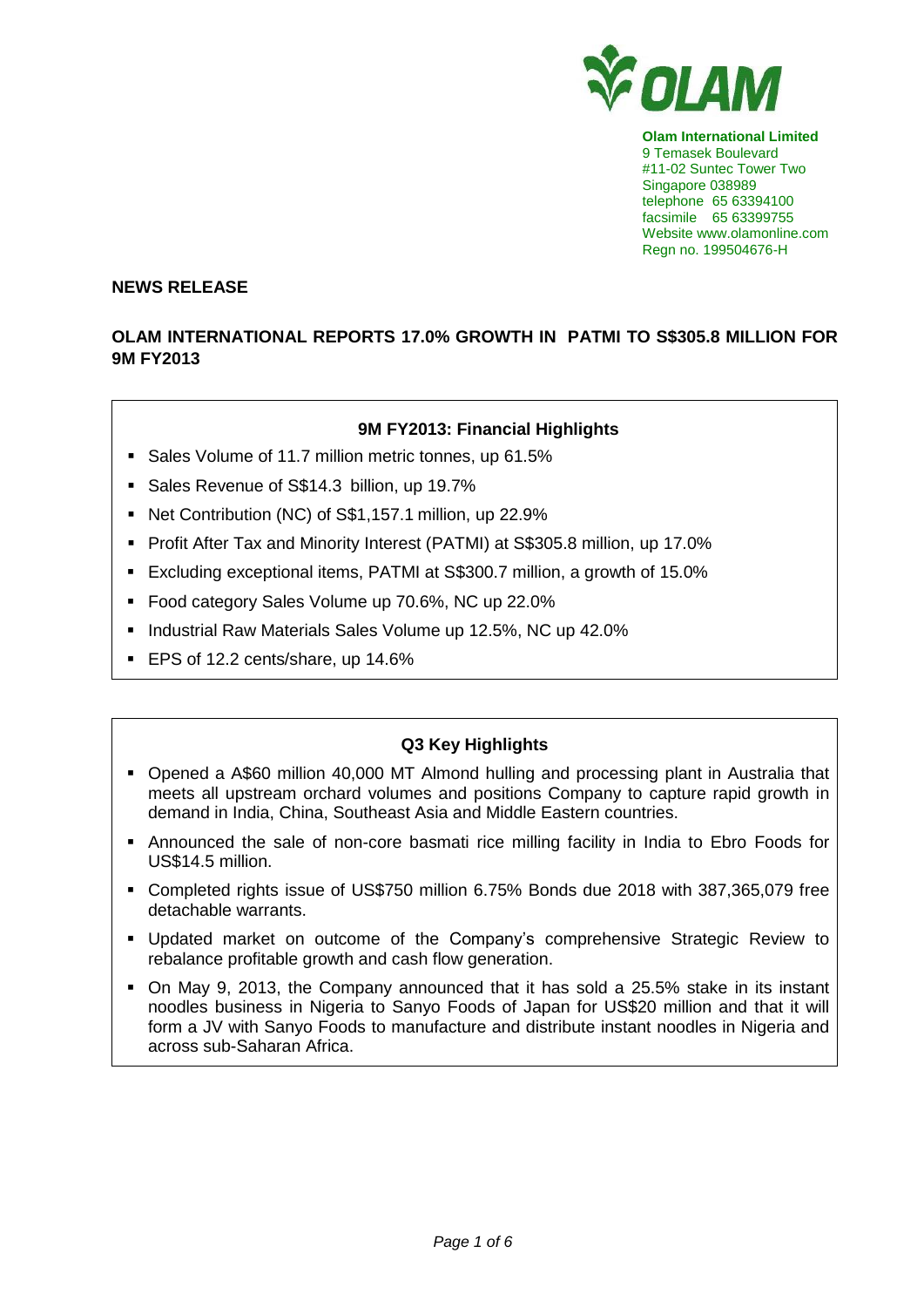

| <b>Consolidated Financial</b>                               | <b>Nine Months</b> |          |        | <b>Third Quarter</b> |                     |        |
|-------------------------------------------------------------|--------------------|----------|--------|----------------------|---------------------|--------|
| Results Ended 31 Mar 2013  9M FY2013  9M FY2012             |                    |          | Change |                      | Q3 FY2013 Q3 FY2012 | Change |
| Sales Volume (MMT)                                          | 11.655             | 7.219    | 61.5%  | 3.883                | 2.696               | 44.0%  |
| Sales Revenue (S\$ million)                                 | 14,306.8           | 11,947.7 | 19.7%  | 4,717.3              | 4,231.3             | 11.5%  |
| NC (S\$ million)                                            | 1,157.1            | 941.7    | 22.9%  | 422.8                | 334.6               | 26.4%  |
| PAT (S\$ million)                                           | 308.4              | 289.0    | 6.7%   | 115.3                | 102.3               | 12.7%  |
| Exceptional Items (S\$ million)                             | $5.1^{\circ}$      |          | n.m.   | $(13.0)^{M}$         |                     | n.m.   |
| PATMI (S\$ million)                                         | 305.8              | 261.4    | 17.0%  | 108.5                | 98.7                | 10.0%  |
| <b>PATMI</b> (Excluding Exceptional<br>Items) (S\$ million) | 300.7              | 261.4    | 15.0%  | 121.5                | 98.7                | 23.1%  |
| EPS (cents/share)                                           | $12.2*$            | $10.6*$  | 14.6%  | $4.3**$              | $4***$              | 9.2%   |

*^ S\$5.1 m comprises gain of S\$27.9 m on sale of US Almond Orchard land, gain of S\$6.0 m on buyback of bonds issued by NZFSU, net of expenses of S\$19.0 m incurred on termination of the announced sugar refinery projects in Nigeria and Brazil and tax of S\$9.8 m pertaining to the sale of Almond orchard land.*

*^^ S\$(13.0) m comprises expenses of S\$19.0 m incurred on termination of the announced sugar refinery projects in Nigeria and Brazil, net of gain of S\$6.0 m on the buyback of bonds issued by NZFSU.*

*\* Based on weighted average number of shares of 2,390,213,869 for 9M FY2013 (compared to weighted average number of shares of 2,442,323,758 for 9M FY2012)*

*\*\* Based on weighted average number of shares of 2,390,213,869 for Q3 FY2013 (compared to weighted average number of shares of 2,442,409,869 for Q3 FY2012)*

*Singapore, May 15, 2013 –* Olam International Limited ("Olam" or "the Company"), a leading global, integrated supply chain manager and processor of agricultural products and food ingredients, today reported a 17.0% growth in Profit After Tax and Minority Interest (PATMI) of S\$305.8 million for 9M FY2013 compared to S\$261.4 million in 9M FY2012.

Excluding exceptional items, PATMI increased by 15.0% to S\$300.7 million in 9M FY2013. Sales Revenue increased by 19.7% to S\$14.31 billion as Sales Volume grew 61.5% to 11.7 million metric tonnes. Overall NC grew 22.9% to S\$1,157.1 million.

The Food category, which accounted for 89.0% of total volumes, 77.7% of total revenue and 88.8% of total NC, saw Sales Volume increase by 70.6% and NC by 22.0% compared to 9M FY2012. Sales Volume for the Non-food category improved by 12.5% and NC increased by 30.0% as the Industrial Raw Materials segment reported a 42.0% growth in NC which was partially offset by the decline in NC from the Commodity Financial Services segment.

Olam's Group MD & CEO, Sunny Verghese said: "The overall results continued to demonstrate the strength and resilience of the Olam business model. We are confident that the well differentiated and defensible competitive position that we have built across multiple platforms will continue to deliver profitable growth.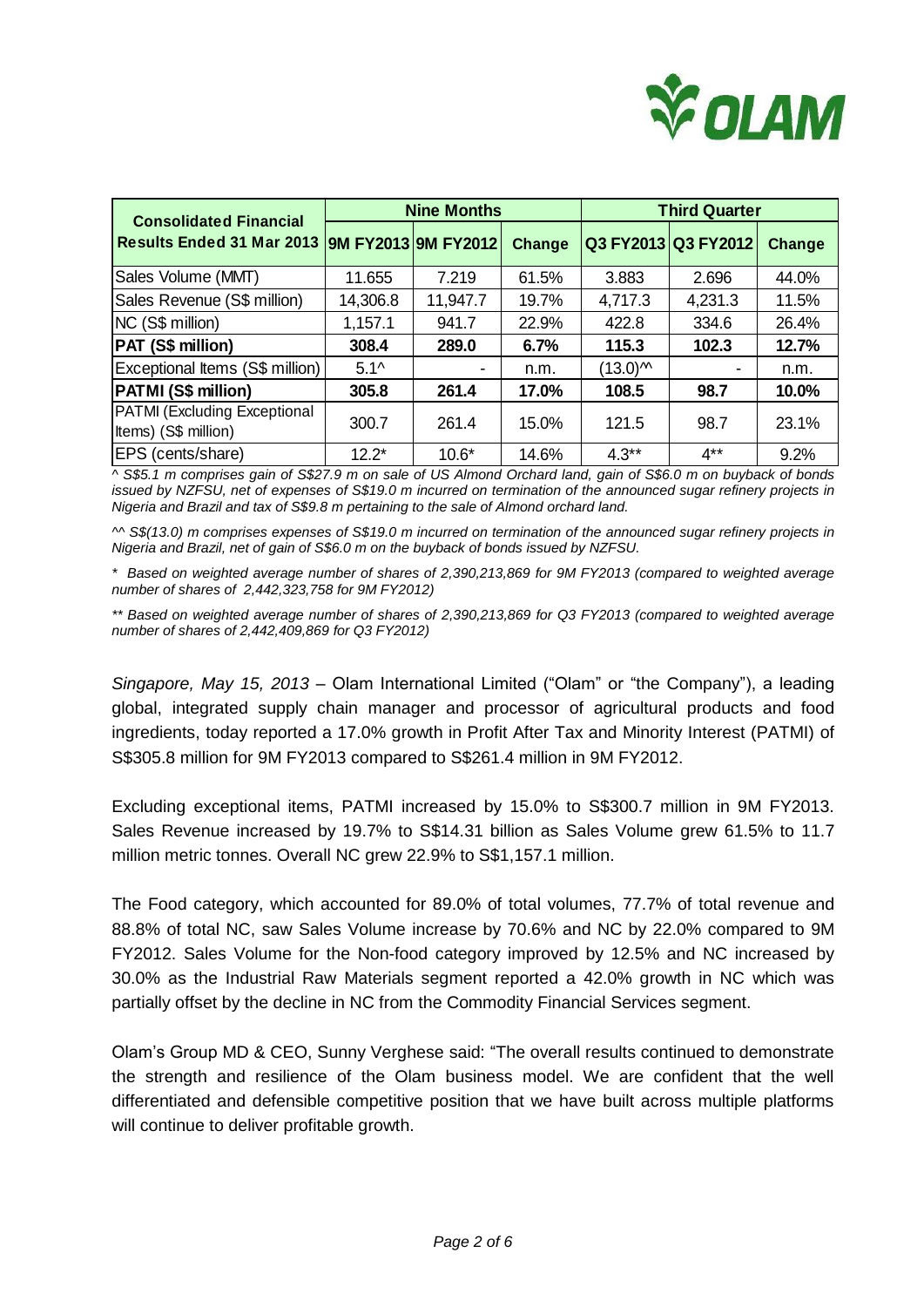

"Our focus on portfolio optimisation and positive cash flow achieved during the quarter were consistent with our recently updated strategy of pursuing ongoing profitable growth with an increased emphasis on productivity improvements and accelerated cash generation."

In Q3 FY2013 PATMI grew by 10% over the same quarter last year to S\$108.5 million. PATMI before exceptional items grew 12.7% to S\$115.3 million. Sales Revenue grew to S\$4.72 billion, an increase of 11.5% compared with Q3 FY2012 off the back of a 44% increase in Sales Volume to 3.9 million metric tonnes. The quarter included the opening of a A\$60 million almond hulling and processing facility in Australia and announcement of the divestment of a non-core basmati rice milling facility in India.

The Q3 FY2013 results included a net exceptional loss of S\$13.0 million mainly from the recognition of costs incurred on the termination of the proposed sugar refinery projects in Nigeria following regulatory changes and in Brazil as a result of closing conditions not being met, as previously announced. This was offset by gains on the buyback of bonds issued by NZFSU.

# **Segmental Review**

Olam's Executive Director of Finance and Business Development, Shekhar Anantharaman said: "Segment performance overall met our expectations. The Food Staples & Packaged Goods and Industrial Raw Materials segments both continued to perform strongly this quarter as they have over the Financial Year to date.

"A positive performance in Edible Nuts, Spices & Beans was diluted by lower capacity utilisation and continuing margin pressures in our industrial tomato paste business as we work to reduce the impact of high carry-over inventory from the previous year. We continue to closely monitor the impact of coffee rust disease on our coffee origination and shipment volumes from Central and South America," he said.

| <b>Edible Nuts, Spices &amp;</b><br><b>Beans</b> | <b>Nine Months</b> |                  |         | <b>Third Quarter</b> |           |          |
|--------------------------------------------------|--------------------|------------------|---------|----------------------|-----------|----------|
|                                                  | <b>9M FY2013</b>   | <b>9M FY2012</b> | Change  | Q3 FY2013            | Q3 FY2012 | Change   |
| Sales Volume                                     |                    |                  |         |                      |           |          |
| (metric tonnes)                                  | 1,084,234          | 1,034,384        | 4.8%    | 363,418              | 393,694   | $-7.7\%$ |
| Sales Revenue (S\$m)                             | 2,050.6            | 1,714.8          | 19.6%   | 705.0                | 571.3     | 23.4%    |
| NC(S\$m)                                         | 270.0              | 264.1            | 2.2%    | 89.5                 | 111.7     | $-19.9%$ |
| NC Per Tonne (S\$)                               | 249                | 255              | $-2.5%$ | 246                  | 284       | $-13.2%$ |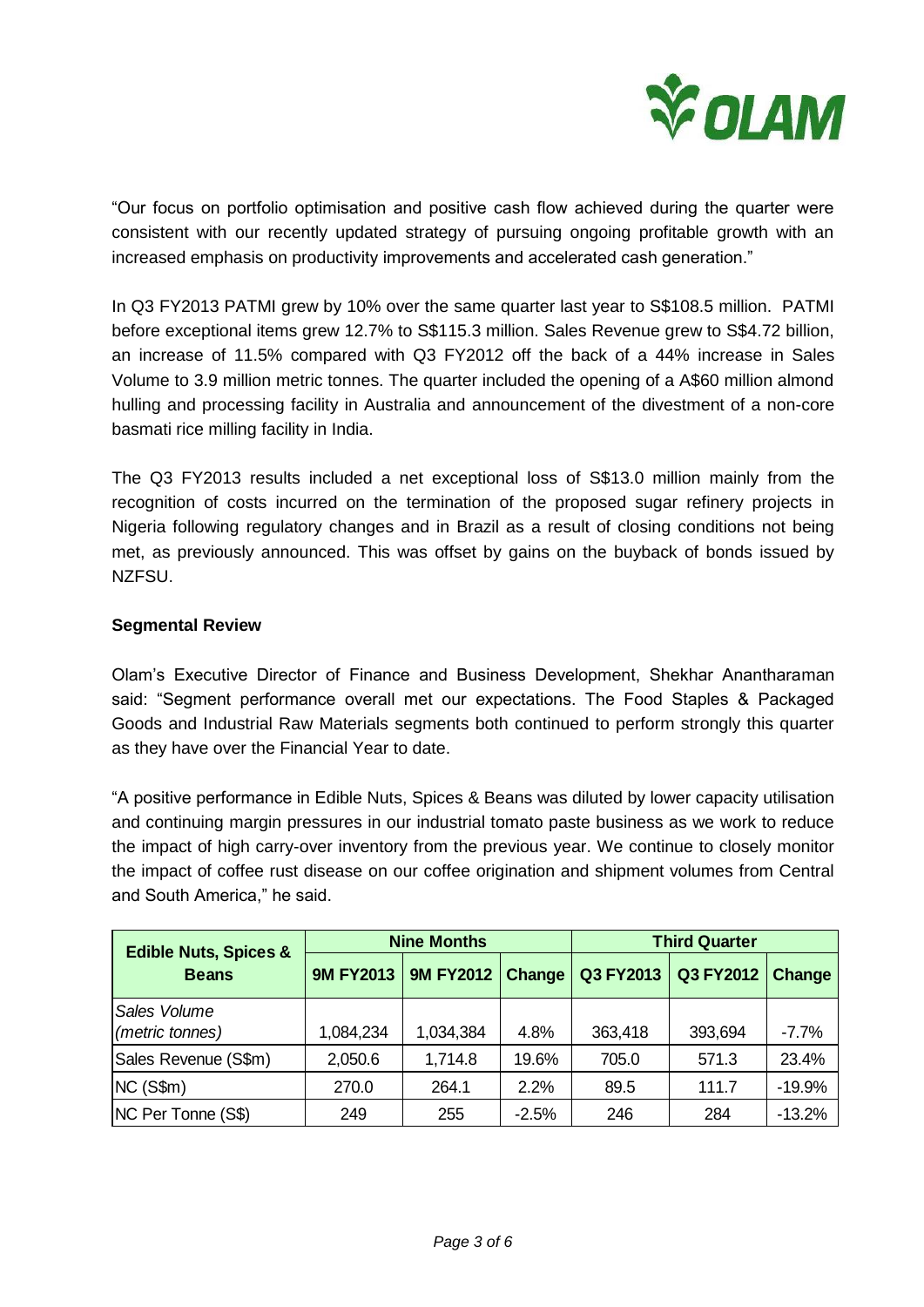

The **Edible Nuts, Spices & Beans** segment grew Sales Volume by 4.8% and NC by 2.2% during 9M FY2013. The edible nuts business platform continued to register growth in volume and NC during this period. The onion, spices and garlic dehydrates business performed on plan. However, the industrial tomato paste business faced margin pressures in Q3 FY2013 on account of lower capacity utilisation due to higher carry over inventory from the previous year.

| <b>Confectionery &amp;</b><br><b>Beverage Ingredients</b> | <b>Nine Months</b> |           |          | <b>Third Quarter</b> |           |          |
|-----------------------------------------------------------|--------------------|-----------|----------|----------------------|-----------|----------|
|                                                           | <b>9M FY2013</b>   | 9M FY2012 | Change   | Q3 FY2013            | Q3 FY2012 | Change   |
| Sales Volume                                              |                    |           |          |                      |           |          |
| (metric tonnes)                                           | 1,190,763          | 1,266,532 | $-6.0%$  | 489,423              | 536,715   | $-8.8%$  |
| Sales Revenue (S\$m)                                      | 3,683.8            | 4,597.1   | $-19.9%$ | 1,342.0              | 1,716.4   | $-21.8%$ |
| NC(S\$m)                                                  | 265.4              | 272.4     | $-2.6%$  | 94.9                 | 109.1     | $-13.0%$ |
| NC Per Tonne (S\$)                                        | 223                | 215       | 3.6%     | 194                  | 203       | $-4.6%$  |

The **Confectionery & Beverage Ingredients** segment registered an NC decline of 2.6% and a volume decline of 6.0% in 9M FY2013 due to an epidemic of La Roya (coffee rust disease) affecting the coffee industry across Central and South America. This impacted Olam's coffee origination and shipment volumes and margins. The continuation of export tax on cocoa beans in Indonesia also adversely impacted cocoa volumes and margins during the period.

| <b>Food Staples &amp;</b><br><b>Packaged Foods</b> | <b>Nine Months</b> |           |          | <b>Third Quarter</b> |           |        |
|----------------------------------------------------|--------------------|-----------|----------|----------------------|-----------|--------|
|                                                    | <b>9M FY2013</b>   | 9M FY2012 | Change   | Q3 FY2013            | Q3 FY2012 | Change |
| Sales Volume                                       |                    |           |          |                      |           |        |
| (metric tonnes)                                    | 8,094,562          | 3,775,863 | 114.4%   | 2,628,738            | 1,385,392 | 89.7%  |
| Sales Revenue (S\$m)                               | 5,374.9            | 3,053.4   | 76.0%    | 1,687.1              | 1,090.9   | 54.7%  |
| NC(S\$m)                                           | 492.4              | 305.7     | 61.1%    | 194.2                | 80.2      | 142.2% |
| NC Per Tonne (S\$)                                 | 61                 | 81        | $-24.8%$ | 74                   | 58        | 27.7%  |

The **Food Staples & Packaged Foods** segment's Sales Volume and NC rose 114.4% and 61.1% respectively in 9M FY2013. The Grains business continued to drive strong volume growth from higher origination and milling volumes. The Rice and Packaged Food businesses also contributed to higher NC/tonne during the period. The Dairy and Sugar businesses were behind plan and are undergoing some targeted restructuring.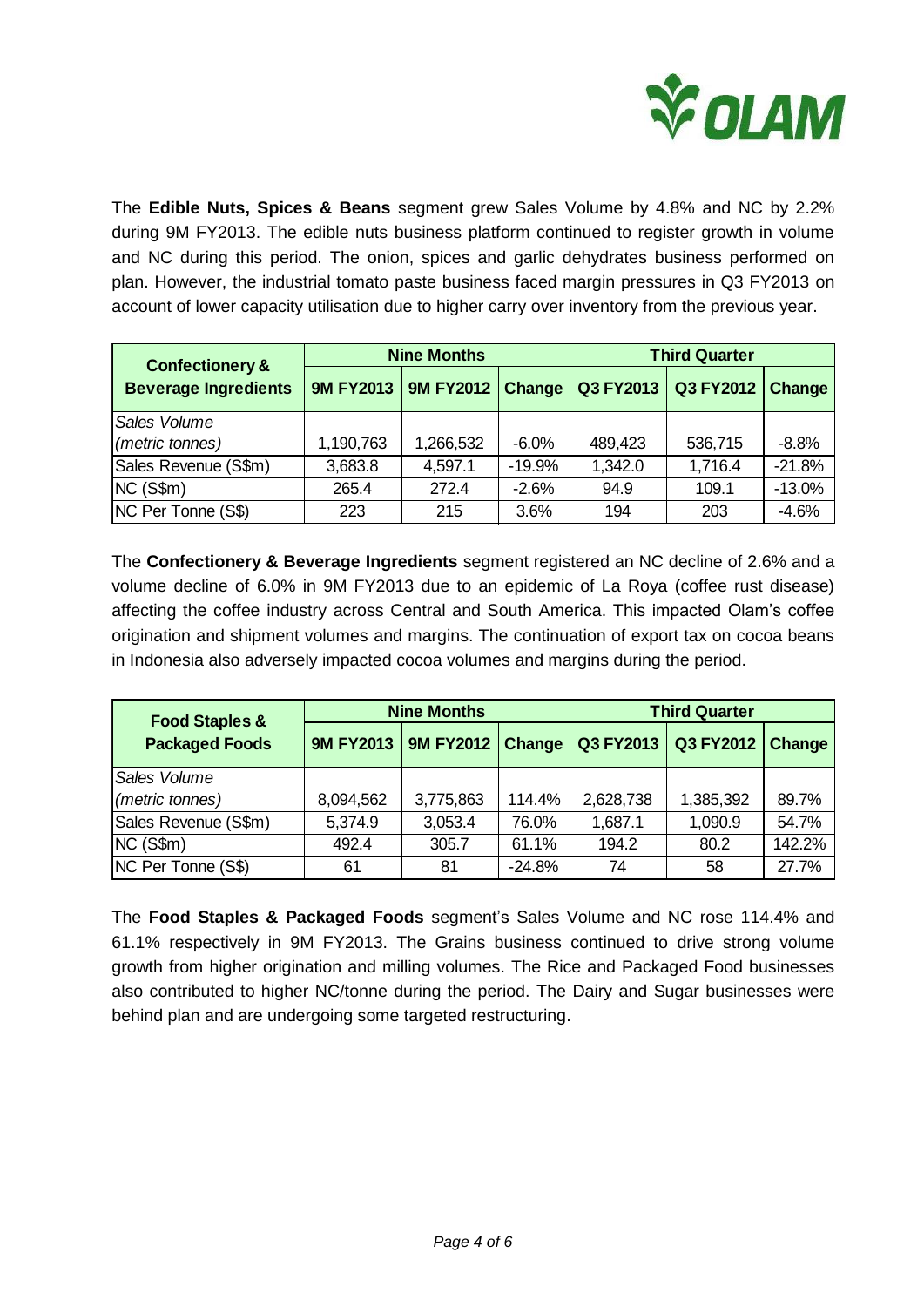

| <b>Industrial Raw Materials</b> | <b>Nine Months</b> |                  |       | <b>Third Quarter</b> |           |        |
|---------------------------------|--------------------|------------------|-------|----------------------|-----------|--------|
|                                 | <b>9M FY2013</b>   | 9M FY2012 Change |       | Q3 FY2013            | Q3 FY2012 | Change |
| Sales Volume                    |                    |                  |       |                      |           |        |
| (metric tonnes)                 | 1,285,439          | 1,142,139        | 12.5% | 401,036              | 380,603   | 5.4%   |
| Sales Revenue (S\$m)            | 3,196.4            | 2,581.2          | 23.8% | 982.8                | 852.3     | 15.3%  |
| NC(S\$m)                        | 140.1              | 98.6             | 42.0% | 45.2                 | 33.2      | 36.1%  |
| NC Per Tonne (S\$)              | 109                | 86               | 26.2% | 113                  | 87        | 29.3%  |

The **Industrial Raw Materials** (IRM) segment recorded a Sales Volume growth of 12.5% and a growth of 42.0% and 26.2% in NC and NC per tonne respectively in 9M FY2013. The Cotton business continued to register volume growth at stable margins during the period. The Wool and Rubber businesses were on track while Wood Products remained flat. The SEZ business had a lower contribution in 9M FY 2013 compared to the prior corresponding period.

The **Commodity Financial Services** (CFS) segment reported a loss at NC level of S\$10.7 million in 9M FY2013 compared to a gain of S\$0.8 million in 9M FY2012. Low historical volatilities across the agri-commodities complex led to reduced market-making volumes which adversely impacted performance.

### **Outlook and Prospects**

The Company operates in the attractive agri-sector with strong growth prospects and a leadership position in many of its segments. Olam is well positioned to capitalise on the major secular trends that favour the continuing growth and upside possibilities of the industry given its uniquely diversified portfolio.

The strategy announced on April 25, 2013 is being implemented and is expected to generate shareholder value through continued profitable growth, and enhanced cash flow generation in the coming quarters.

. . . .

### *Note:*

*This release should be read and understood only in conjunction with the full text of Olam International Limited's 9M FY2013 Financial Statements lodged on SGXNET on May 15, 2013.*